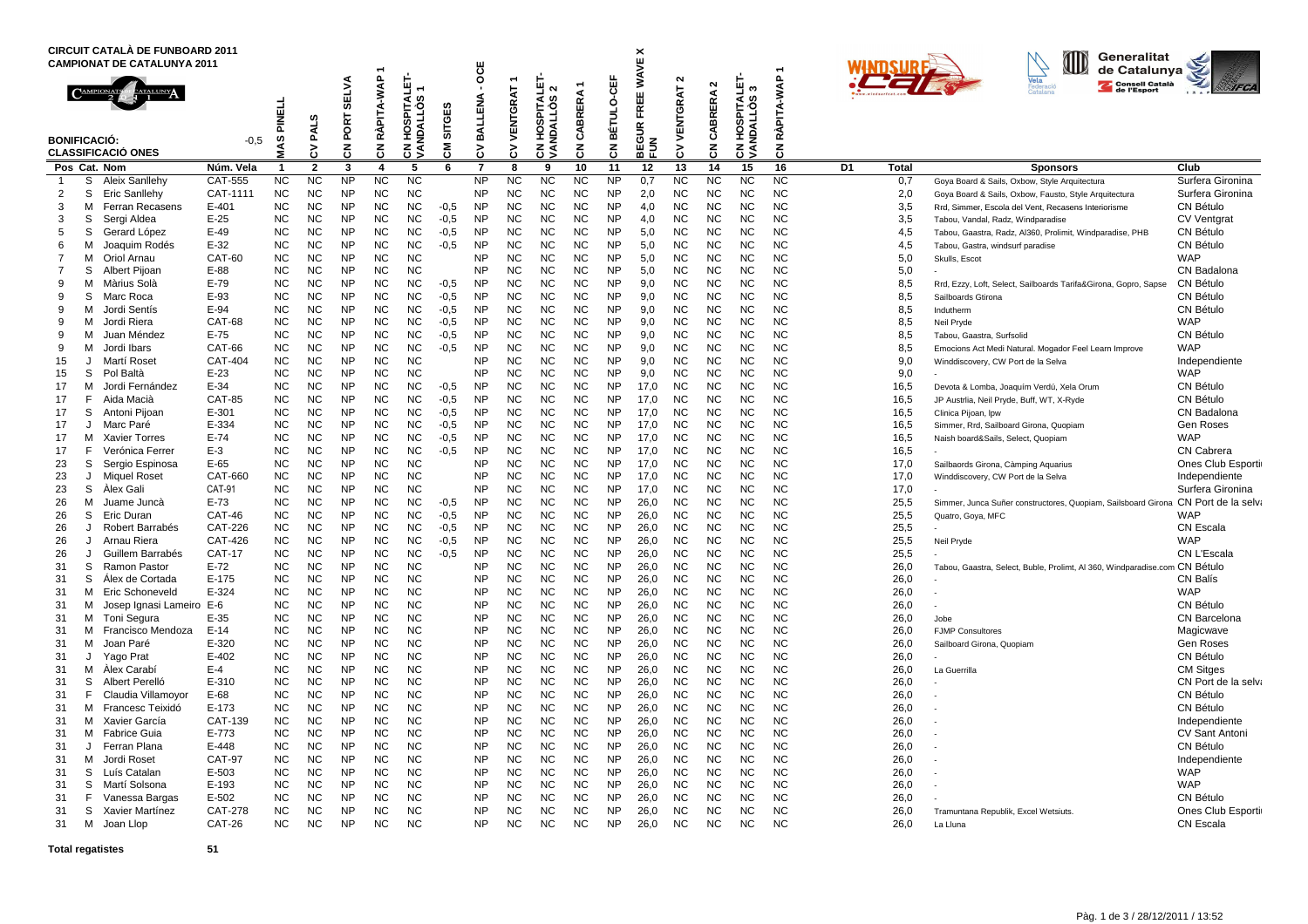| <b>CIRCUIT CATALÀ DE FUNBOARD 2011</b><br><b>CAMPIONAT DE CATALUNYA 2011</b><br>$\bigcap_{\text{AMP}}$<br>CATALUNY<br><b>BONIFICACIÓ:</b> | $-0,5$<br>ທ | u. | ⊢ ∿<br>- | -<br>ш<br>ш |   | ิ<br>ທ<br>ທ ≓<br>ᆂᄛ | ≃ | ۰ш<br>≃      | $\check{ }$<br>⌒<br>. . | $\sim$ | ш | - 67<br>. . | - |  | ID | Generalitat<br>de Catalunya<br>Consell Català | Ś<br>⋗ |  |
|-------------------------------------------------------------------------------------------------------------------------------------------|-------------|----|----------|-------------|---|---------------------|---|--------------|-------------------------|--------|---|-------------|---|--|----|-----------------------------------------------|--------|--|
| <b>CLASSIFICACIÓ ONES</b>                                                                                                                 |             |    | د ن      | ن           | ە | خ ن                 |   | $\mathbf{c}$ | ר ש<br>மட               |        |   | د ن         |   |  |    |                                               |        |  |

## **MÀSTERS**

| Pos Cat. Nom             | Núm. Vela     |           |           |           |     |           |        |           |           |           | 10        |           | 12   |           | 14   | 15        | 16        | D1 | Total | <b>Sponsors</b>                                     | Club       |
|--------------------------|---------------|-----------|-----------|-----------|-----|-----------|--------|-----------|-----------|-----------|-----------|-----------|------|-----------|------|-----------|-----------|----|-------|-----------------------------------------------------|------------|
| Ferran Recasens          | E-401         | NC.       | <b>NC</b> | <b>NP</b> | NС  | NC.       | $-0.5$ | <b>NP</b> | <b>NC</b> | NС        | <b>NC</b> | NP        |      | NC.       | NC.  | <b>NC</b> | NC.       |    | 0.2   | Rrd, Simmer, Escola del Vent, Recasens Interiorisme | CN Bétulo  |
| Oriol Arnau              | CAT-60        | NC.       | <b>NC</b> | <b>NP</b> | NC. | <b>NC</b> |        | NP        | <b>NC</b> | ΝC        | ΝC        | <b>NP</b> | 2.0  | ΝC        | ΝC   | ΝC        | NC.       |    | 2,0   | Skulls, Escot                                       | <b>WAP</b> |
| Joaquim Rodés            | $E-32$        | NC.       | <b>NC</b> | <b>NP</b> | NC. | NC.       | $-0.5$ | NP        | NC.       | ΝC        | ΝC        | <b>NP</b> | 3.0  | <b>NC</b> | NC.  | ΝC        | <b>NC</b> |    | 2.5   | Sailboards Girona, Loft Sails                       | CN Bétulo  |
| Màrius Solà              | $E-79$        | NC.       | <b>NC</b> | <b>NP</b> | NC. | NC.       | $-0.5$ | <b>NP</b> | <b>NC</b> | NC.       | NC.       | <b>NP</b> | 4,0  | <b>NC</b> | NC.  | ΝC        | NC.       |    | 3,5   | Doctor X, Sapse.com                                 | CN Bétulo  |
| Jordi Sentís             | $E-94$        | NC.       | <b>NC</b> | <b>NP</b> | NC. | NC.       | $-0.5$ | NP        | NC.       | NC.       | NC.       | <b>NP</b> | 4.0  | NC.       | NC.  | NC.       | NC.       |    | 3,5   | Indutherm                                           | CN Bétulo  |
| Jordi Riera              | CAT-68        | NC.       | <b>NC</b> | <b>NP</b> | NC. | NC.       | $-0.5$ | NP        | NC.       | <b>NC</b> | <b>NC</b> | NP        | 4.0  | NC.       | NC.  | ΝC        | NC.       |    | 3,5   |                                                     | <b>WAP</b> |
| Jordi Ibars              | CAT-66        | NC.       | <b>NC</b> | <b>NP</b> | NC. | NC.       | $-0.5$ | NP        | NC.       | NC.       | ΝC        | <b>NP</b> | 4.0  | NC.       | NC.  | ΝC        | NC.       |    | 3,5   | Mogador                                             | <b>WAP</b> |
| Juan Méndez              | $E-75$        | <b>NC</b> | <b>NC</b> | <b>NP</b> | NC. | <b>NC</b> | $-0.5$ | <b>NP</b> | NC.       | ΝC        | NC.       | <b>NP</b> | 4.0  | NC.       | NC.  | ΝC        | NC.       |    | 3,5   | <b>Secret Sails</b>                                 | CN Bétulo  |
| Jordi Fernández          | $E-34$        | NC.       | <b>NC</b> | <b>NP</b> | NC. | NC.       | $-0.5$ | <b>NP</b> | NC.       | ΝC        | NC.       | <b>NP</b> | 9.0  | NC.       | NC.  | NС        | NC.       |    | 8,5   | Devota & Lomba                                      | CN Bétulo  |
| <b>Xavier Torres</b>     | $E-74$        | NC.       | <b>NC</b> | <b>NP</b> | NC. | NC.       | $-0.5$ | NP        | NC.       | ΝC        | <b>NC</b> | <b>NP</b> | 9.0  | <b>NC</b> | ΝC   | ΝC        | <b>NC</b> |    | 8,5   | Naish Boards & Sails                                | <b>WAP</b> |
| Jaume Juncà              | <b>CAT-73</b> | <b>NC</b> | <b>NC</b> | <b>NP</b> | NC. | NC        | $-0.5$ | NP        | <b>NC</b> | NC.       | <b>NC</b> | <b>NP</b> | 11.0 | <b>NC</b> | NC.  | ΝC        | NC.       |    | 10,5  | Juncà Sañer Constructor                             | <b>WAP</b> |
| Joan Llop                | CAT-26        | NC.       | <b>NC</b> | <b>NP</b> | NC. | NC.       |        | NP.       | <b>NC</b> | NC.       | NC.       | <b>NP</b> | 11.0 | NC.       | NC.  | NC.       | NC.       |    | 11,0  | La Lluna                                            | CN Escala  |
| Josep Ignasi Lameiro E-6 |               | NC.       | <b>NC</b> | <b>NP</b> | NC. | NC.       |        | NP        | NC.       | NC.       | NC.       | <b>NP</b> | 11.0 | NC.       | NC . | ΝC        | NC.       |    | 11,0  | Tabou                                               | CN Bétulo  |
| Xavier García            | CAT-127       | NC.       | <b>NC</b> | <b>NP</b> | NC. | <b>NC</b> |        | <b>NP</b> | NC.       | ΝC        | ΝC        | <b>NP</b> | 11.0 | <b>NC</b> | NC.  | ΝC        | NC.       |    | 11,0  |                                                     | <b>WAP</b> |
| Francesc Teixidó         | CAT-173       | NC.       | <b>NC</b> | <b>NP</b> | NC. | NC.       |        | <b>NP</b> | NC.       | NC.       | ΝC        | <b>NP</b> | 11.0 | <b>NC</b> | NC.  | ΝC        | NC.       |    | 11,0  |                                                     | CN Bétulo  |
| Joan Paré                | CAT-320       | NC.       | <b>NC</b> | <b>NP</b> | ΝC  | <b>NC</b> |        | NP        | NC.       | NC        | <b>NC</b> | <b>NP</b> | 11,0 | <b>NC</b> | NC.  | ΝC        | <b>NC</b> |    | 11,0  | Quopiam, Sailbaords Girona                          | GEN        |

**Total regatistes**

**<sup>16</sup>**

|    | <b>JUVENILS</b>     |                |           |           |           |           |           |        |           |     |     |     |           |     |     |     |     |           |            |                            |                    |
|----|---------------------|----------------|-----------|-----------|-----------|-----------|-----------|--------|-----------|-----|-----|-----|-----------|-----|-----|-----|-----|-----------|------------|----------------------------|--------------------|
|    | Pos Cat. Nom        | Núm. Vela      |           |           |           |           |           |        |           |     |     |     |           |     |     |     |     |           | Tota       | Sponsors                   | Club               |
|    | Martí Roset         | CAT-404        | <b>NC</b> | ΝC        | NΡ        | ΝC        | <b>NC</b> |        | <b>NP</b> | NC. | ΝC  |     | ΝP        | 0.7 | NC. | NC. | ΝC  | NC.       | 0,7        |                            | CN Port de la Selv |
|    | Marc Paré           | CAT-334        | <b>NC</b> | <b>NC</b> | <b>NP</b> | NC.       | NC.       | $-0.5$ | NP.       | NC. | NC. | NC. | <b>NP</b> | 2.0 | NC. | NC. | NC. | NC        |            | Quopiam, Sailbaords Girona | <b>GEN</b>         |
| 3  | Robert Barrabés     | <b>CAT-226</b> | NC.       | NC.       | <b>NP</b> | NC.       | NC.       | $-0.5$ | <b>NP</b> | NC. | NC. | NC. | NP        | 3.0 | NC. | NC. | NC. | NC.       | 2,5        |                            | CN Escala          |
|    | Arnau Riera         | CAT-426        | <b>NC</b> | <b>NC</b> | <b>NP</b> | <b>NC</b> | NC.       | -0.5   | NP.       | NC. | NC. | NC. | NP        | 3.0 | NC. | NC. | NC. | NC.       | າ ຂ<br>د.2 |                            | <b>WAP</b>         |
|    | Guillem Barrabades  | <b>CAT-17</b>  | <b>NC</b> | NC.       | <b>NP</b> | NC        | NC.       | $-0,5$ | NP.       | NC. | ΝC  | ΝC  | ΝP        | 3.0 | NC. | NC. | ΝC  | NC.       | 2,5        |                            | CN Escala          |
| 6. | Yago Prat           | $E - 851$      | NC.       | NC.       | <b>NP</b> | NC.       | <b>NC</b> |        | <b>NP</b> | NC. | NC. | NC. | NP        | 3.0 | NC. | NC. | NC. | NC.       | 3,0        |                            | CN Bétulo          |
| 6  | <b>Miquel Roset</b> | CAT-660        | <b>NC</b> | <b>NC</b> | <b>NP</b> | <b>NC</b> | <b>NC</b> |        | NP.       | NC  | ΝC  | ΝC  | <b>NP</b> | 3.0 | NC. | NC. | ΝC  | <b>NC</b> | 3,0        |                            | CN Port de la Selv |
| b  | Ferran Plana        | E-448          | NC.       | NC.       | <b>NP</b> | <b>NC</b> | <b>NC</b> |        | NP.       | NC. | ΝC  | NC  | ΝP        | 3,0 | NC. | NC. | NC. | <b>NC</b> | 3,0        |                            | CN Bétulo          |

## **Total regatistes<sup>8</sup>**

| <b>FÈMINES</b>       |           |     |           |           |           |           |        |           |     |     |     |           |     |           |     |     |           |    |       |                                           |            |
|----------------------|-----------|-----|-----------|-----------|-----------|-----------|--------|-----------|-----|-----|-----|-----------|-----|-----------|-----|-----|-----------|----|-------|-------------------------------------------|------------|
| Pos Cat. Nom         | Núm. Vela |     |           |           |           |           |        |           |     |     |     |           |     |           |     | 15  | 16        | D1 | Tota. | <b>Sponsors</b>                           | Club       |
| Aida Macià           | $E-85$    | NC. | NC        | <b>NP</b> | NC        | NC.       | $-0.5$ | NP        | NC  | NC. | NC. | <b>NP</b> | 0.7 | <b>NC</b> | NC. | NC. | <b>NC</b> |    | 0.2   | JP Austrlia, Neil Pryde, Buff, WT, X-Ryde | CN Bétulo  |
| Verónica Ferrer      | $E-3$     | NC. | NC        | <b>NF</b> | NC.       | <b>NC</b> | $-0.5$ | <b>NP</b> | NC. | NC. | NC. | <b>NP</b> | 2.0 | NC.       | NC. | NC. | <b>NC</b> |    | .     |                                           | CN Cabrera |
| Vanessa Vargas       | $E - 502$ | NC  | NC        | <b>NP</b> | <b>NC</b> | NC        |        | <b>NP</b> | NC  | NC. | NC. | <b>NP</b> | 3.0 | NC.       | NC. | NC. | <b>NC</b> |    | 3,0   |                                           | CN Bétulo  |
| F Claudia Villamoyor | E-68      | NC. | <b>NC</b> | <b>NP</b> | <b>NC</b> | <b>NC</b> |        | <b>NP</b> | NC. | NC. | NC. | <b>NP</b> | 3,0 | NC.       | NC  | NC  | <b>NC</b> |    | 3,0   |                                           | CN Bétulo  |

## **Total regatistes<sup>4</sup>**

**NOTES**

| <b>BONIFICACIÓ</b> | Punts de bonificació per assitència a regata sense resultat (Segons acord d'Assamblea General Ordinària de 11/11/2007)                                              |
|--------------------|---------------------------------------------------------------------------------------------------------------------------------------------------------------------|
| NC.                | Regata no convocada i sense puntuació                                                                                                                               |
| <b>NP</b>          | Regata no puntuable                                                                                                                                                 |
| D1. D2. D3         | Descarts (1-3 esdeveniments 0 descarts, 4-6 esdeveniments 1 descarts, 7-8 esdeveniments 2 descarts, més de 9 esdeveniments 3 descarts)                              |
| <b>MÁSTERS</b>     | Regatistes que en l'any d'emissió de la llicència tinguin més de 35 anys. Nascuts el 1974 o després. Prevaldrà el que indigui la llicència.                         |
| <b>JUVENILS</b>    | Regatistes que en l'any d'emissió de la Ilicència tinguin menys de 18 anys. Nascuts el 1991 o després i no més tard de 1994. Prevaldrà el que indiqui la Ilicència. |
| <b>FCV</b>         | Regatistes sense Ilicència de la FCV                                                                                                                                |